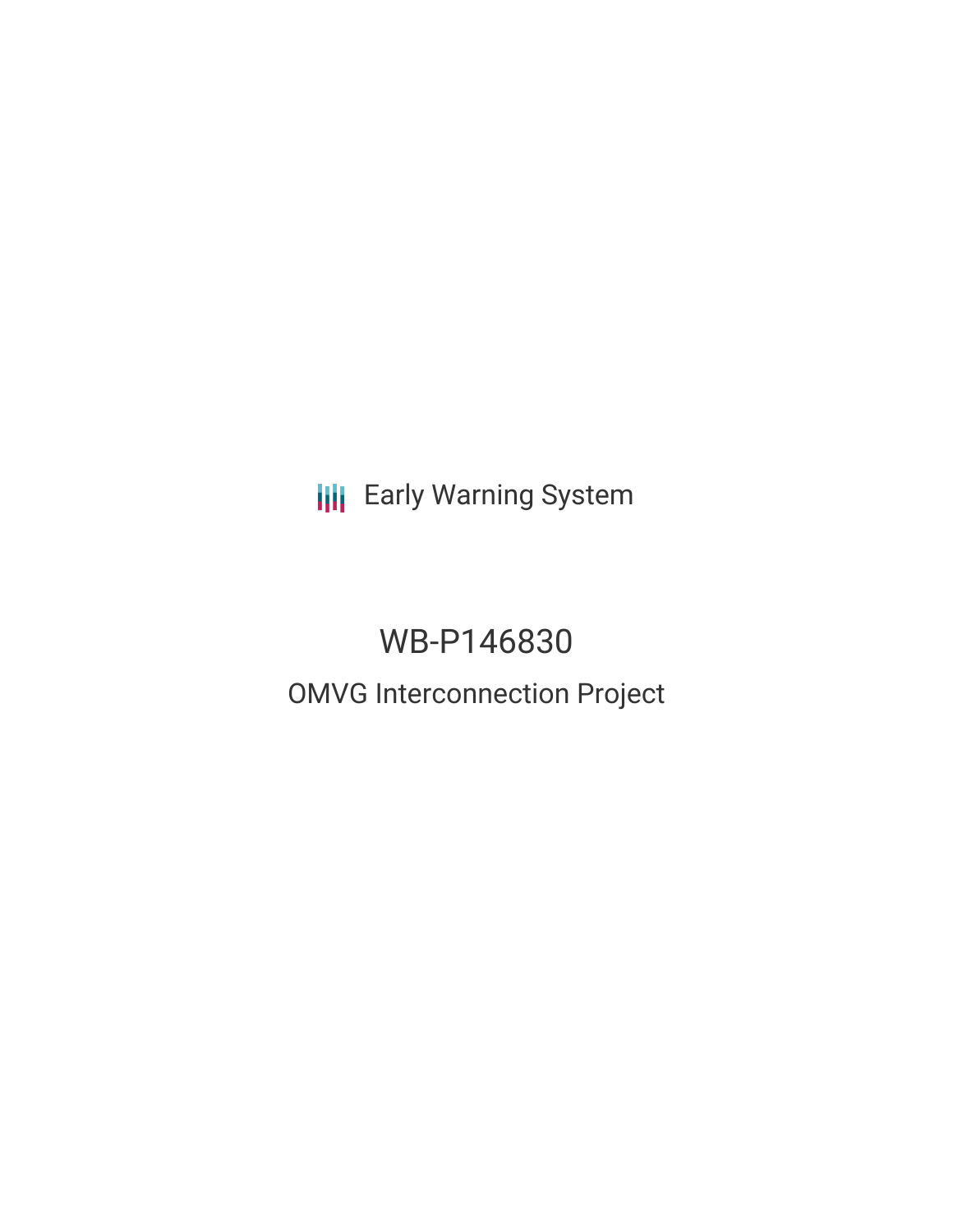#### **Quick Facts**

| <b>Countries</b>               | Gambia, Guinea, Guinea-Bissau, Senegal                   |
|--------------------------------|----------------------------------------------------------|
| <b>Financial Institutions</b>  | World Bank (WB)                                          |
| <b>Status</b>                  | Approved                                                 |
| <b>Bank Risk Rating</b>        | B                                                        |
| <b>Voting Date</b>             | 2015-04-29                                               |
| <b>Borrower</b>                | Governments of Senegal, Gambia, Guinea and Guinea Bissau |
| <b>Sectors</b>                 | Energy, Technical Cooperation                            |
| <b>Investment Type(s)</b>      | Loan                                                     |
| <b>Investment Amount (USD)</b> | \$200.00 million                                         |
| <b>Project Cost (USD)</b>      | \$711.00 million                                         |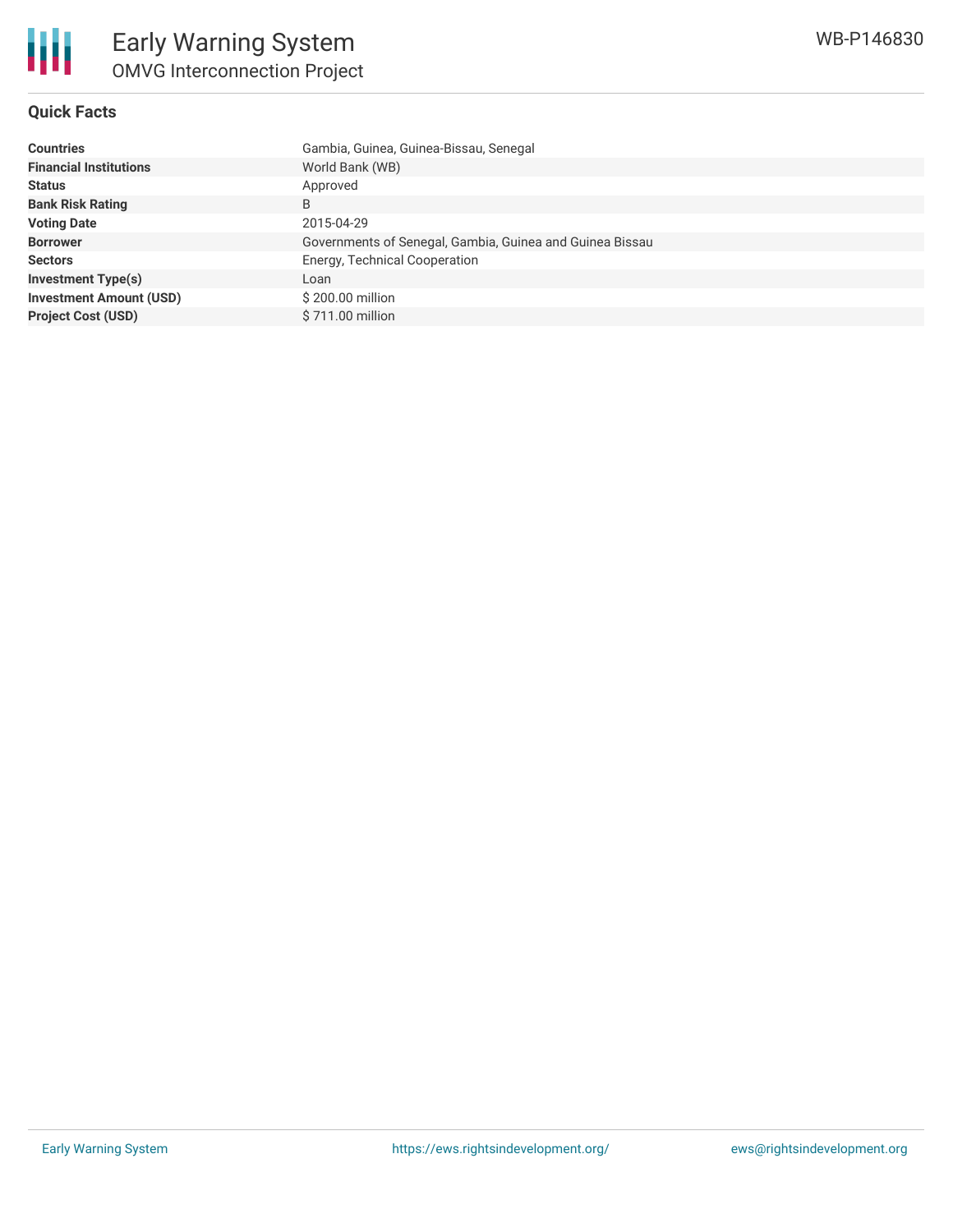

# **Project Description**

The development objective of the Organisation pour la Mise en Valeur du fleuve Gambie (the Gambia River Basin Development Organization) (OMVG) Interconnection Project for Africa is to enable electricity trade between the Gambia, Guinea, Guinea-Bissau, and Senegal.

The project comprises of two components.

- 1. Extension of West African power pool (WAPP) transmission network OMVG interconnection is comprised of the following two sub-components:
	- i. transmission lines to finance the construction of 1,677 kilo meter (km) of 225 kilo volt (kV) transmission network capable of handling 800 megawatt (MW); and
	- ii. substations to finance the construction of fifteen 225-30 kV substations and dispatching centers on the interconnection (located in the corresponding substation).
- 2. Technical assistance to OMVG is comprised of the following two sub-components:
	- i. implementation support will finance costs of the project management unit, project supervision costs including the owner's engineer, costs associated with implementing the environmental and social management plan (ESMP) and resettlement action plans (RAPs), internal audits, technical assistance (TA) related to the fiber optic cables, as well as further study of how to strengthen or mainstream collaboration between OMVG and Organisation pour la Mise en Valeur du fleuve Senegal (Senegal River Basin Development Organization) (OMVS); and
	- ii. operations and maintenance support to OMVG transmission company will finance part of the fees during the first five years of operation (expected FY2018-2022), on a sliding scale.

This project is part of the Programme for Infrastructure Development In Africa (PIDA)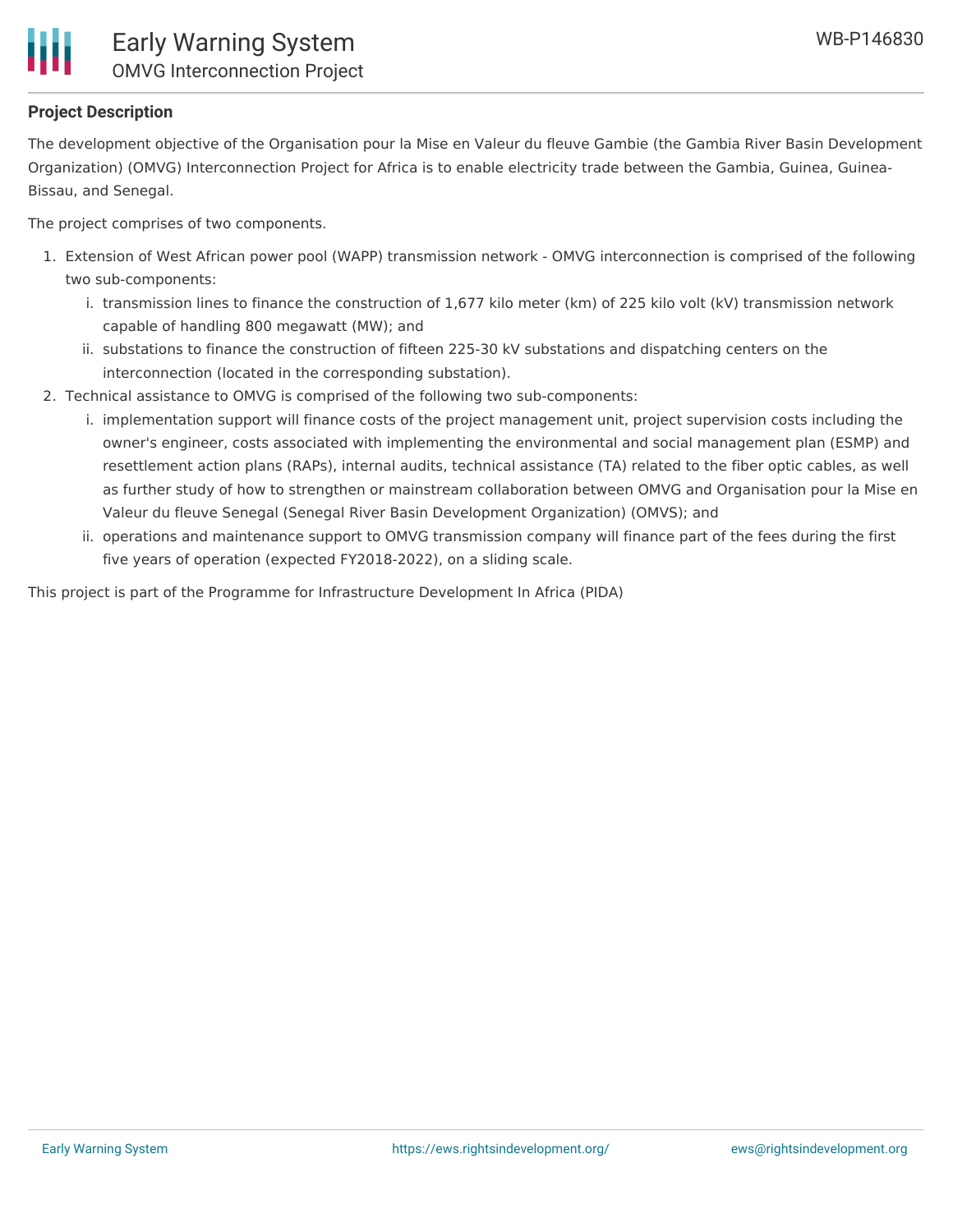## **Investment Description**

World Bank (WB)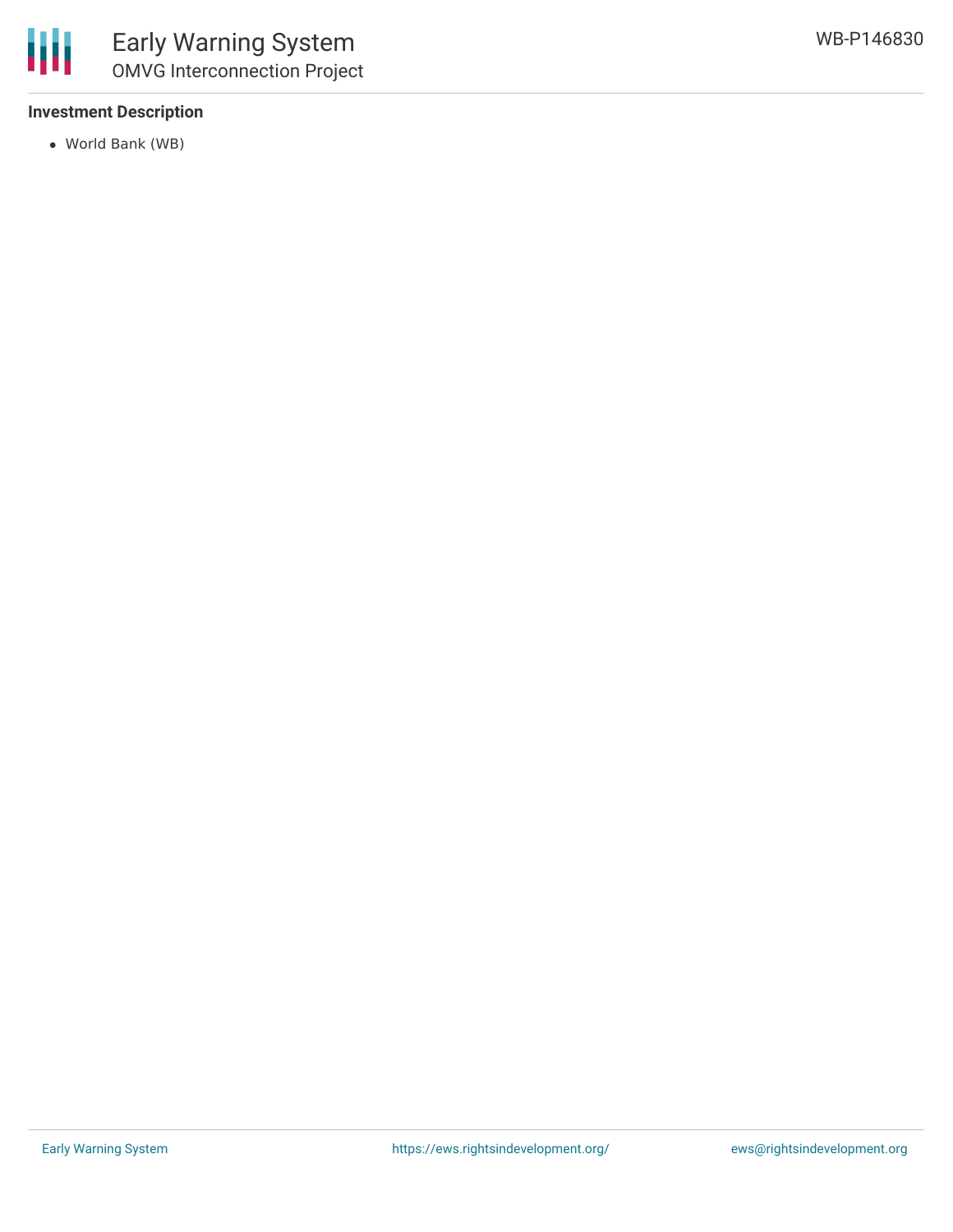

# **Contact Information**

Implementing Agencies Name: OMVG Contact: Justino Vieira Title: Executive Secretary Tel: 221338895100 Email: jvanska@omvg.sn

#### **ACCOUNTABILITY MECHANISM OF WORLD BANK**

The World Bank Inspection Panel is the independent complaint mechanism and fact-finding body for people who believe they are likely to be, or have been, adversely affected by a World Bank-financed project. If you submit a complaint to the Inspection Panel, they may investigate to assess whether the World Bank is following its own policies and procedures for preventing harm to people or the environment. You can contact the Inspection Panel or submit a complaint by emailing ipanel@worldbank.org. You can learn more about the Inspection Panel and how to file a complaint at: http://ewebapps.worldbank.org/apps/ip/Pages/Home.aspx.